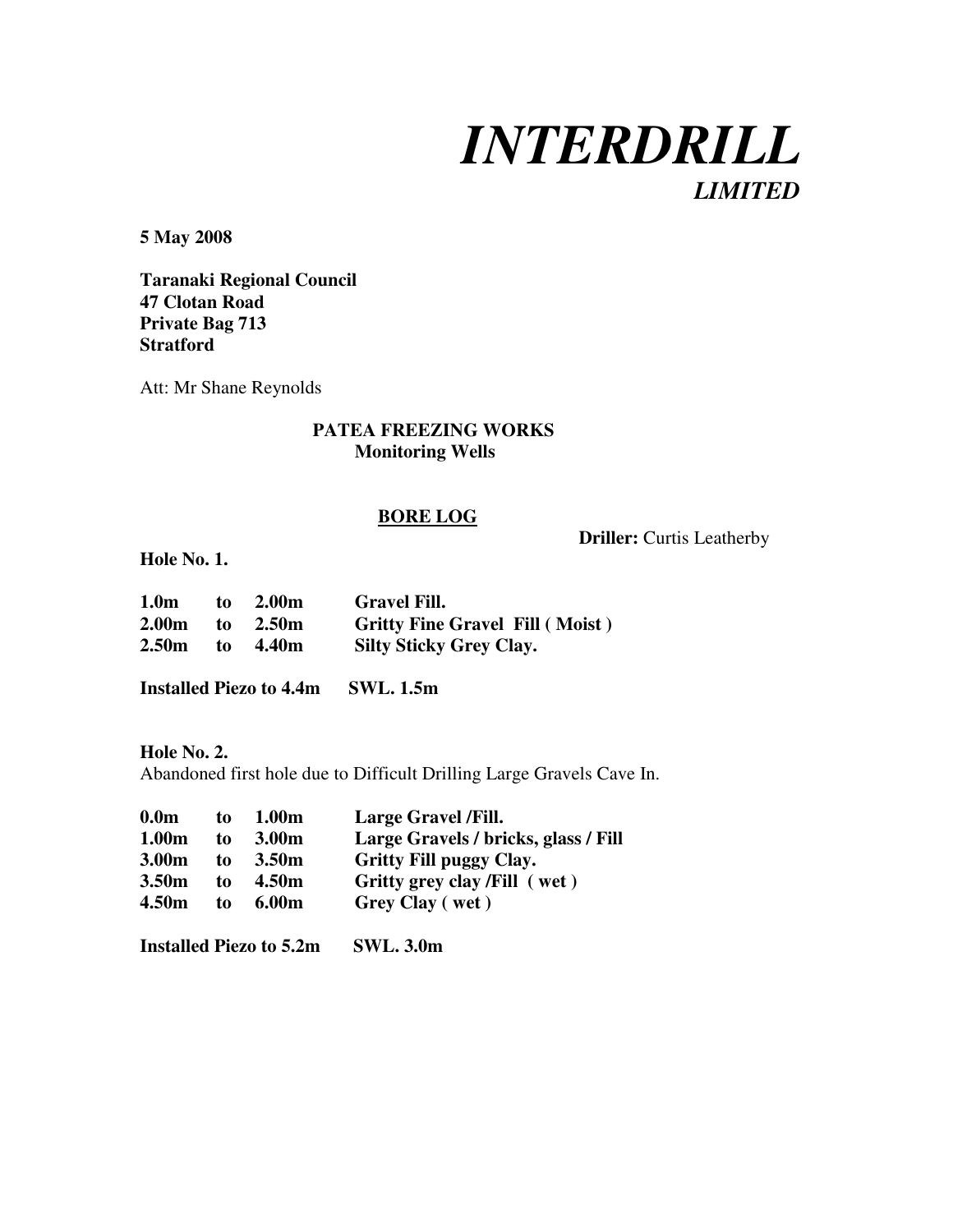**Hole No.3.** 

| 1.00 <sub>m</sub><br>1.50 <sub>m</sub><br>3.00 <sub>m</sub><br>4.50m | to<br>to<br>to<br>to | 1.50 <sub>m</sub><br>3.00m<br>4.50m<br>6.00m | <b>Wood Log</b><br><b>Clay</b><br><b>Blue Papa Like Clay /Fine Sands</b><br><b>Blue Papa Like Clay /Fine Sands (wet)</b> |  |  |  |  |
|----------------------------------------------------------------------|----------------------|----------------------------------------------|--------------------------------------------------------------------------------------------------------------------------|--|--|--|--|
| <b>Installed Piezo to 5.9m</b>                                       |                      |                                              | <b>SWL. 4.8m</b>                                                                                                         |  |  |  |  |
| Hole No. 4.                                                          |                      |                                              |                                                                                                                          |  |  |  |  |
| 0.0 <sub>m</sub>                                                     | to                   | 0.50 <sub>m</sub>                            | Large Gravel /Fill.                                                                                                      |  |  |  |  |
| 0.50 <sub>m</sub>                                                    |                      | to 2.00m                                     | Clay                                                                                                                     |  |  |  |  |
| 2.00 <sub>m</sub>                                                    |                      | to 3.00m                                     | Clay, Gravels (Moist)                                                                                                    |  |  |  |  |
| 3.00 <sub>m</sub>                                                    |                      | to 5.00m                                     | grey clay (wet)                                                                                                          |  |  |  |  |
| 5.00m                                                                | to                   | 6.00m                                        | <b>Silty Grey Clay (wet) Running Sands</b>                                                                               |  |  |  |  |
|                                                                      |                      | <b>Installed Piezo to 5.3m</b>               | <b>SWL. 3.3m</b>                                                                                                         |  |  |  |  |
| Hole No. 5.                                                          |                      |                                              |                                                                                                                          |  |  |  |  |
| 1.0 <sub>m</sub>                                                     | to                   | 3.00m                                        | Clay.                                                                                                                    |  |  |  |  |
| 3.00 <sub>m</sub>                                                    | to                   | 4.50m                                        | <b>Wood/Clay</b>                                                                                                         |  |  |  |  |
| 4.50 <sub>m</sub>                                                    | to                   | 6.00m                                        | <b>Puggy Grey Clay.</b> (Moist)                                                                                          |  |  |  |  |
| 1/4/08                                                               |                      | <b>SWL 2.0m</b>                              |                                                                                                                          |  |  |  |  |
| 2/4/08                                                               |                      | <b>Installed Piezo to 5.2m</b>               | <b>SWL.</b> 0.7m                                                                                                         |  |  |  |  |

#### **Construction:**

Well Dia 150mm, install 50mm PVC screen and Filter Sock, Gravel Pack, place Bentonite seal, supply and grout- below Ground Toby Boxes.

The Monitoring wells are be Drilled and constructed to the Ministry for the Environment Guidelines for Assessing and Managing Petroleum Hydrocarbon Contaminated Sites in New Zealand 1999.

> *PO BOX 139 STRATFORD NEW ZEALAND Tel/Fax 64 4765 7484 Mobile 027 4470 909 Email interdrill@xtra.co.nz*